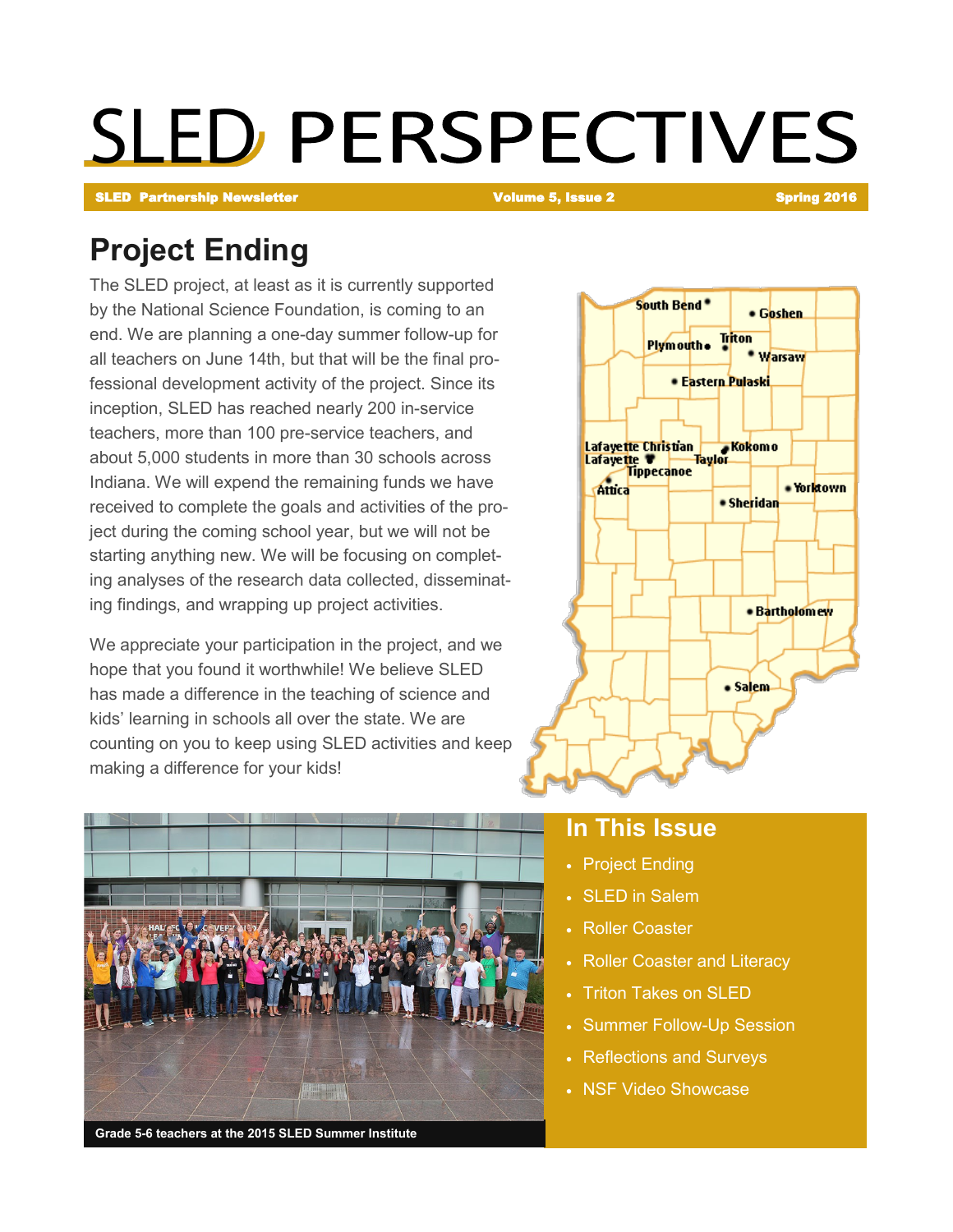### **SLED in Salem**

Aaron Pickett

This was my first year doing SLED activities. Throughout the year, I incorporated Candy Bag, Prosthetic Leg, Yucky Water, Solar Tracker, and the Roller Coaster activities. Many of the activities were tied into my language arts activities. With Prosthetic Leg, I tied that to our reading series story *Winter's Tale* about the dolphin who gets the artificial fin. I also had one of our aides come in and talk about her young grandson who was born without a leg. She showed us pictures of the different prosthetics he's had over the years. Yucky Water was tied into our novel unit of *Tuck Everlasting*. Every year I have students write a persuasive piece on convincing others to buy the "magical" water. This year, before they could sell it, they had to clean it up from the spring from which it came. We also read *The City of Ember* this year. Along with our science studies about the sun and planets, this was our introduction into the solar tracker project. For the Roller Coaster activity, students read the story *Science of Fun Stuff: Thrills and Chills of Amusement Parks* that talked about the science that goes into rides, games, and the food of theme parks. The story was used to give them a little insight on what they need to do to make a successful…and safe…ride. For next year, I have ordered another *Science of Fun Stuff* about the process of making candy that I will include with the Candy Bag activity.

The SLED activities were a success. The students thoroughly enjoyed them. As the year progressed, their individual and group designs improved in detail. The students especially excelled with Yucky Water and Prosthetic Leg. Both of those projects really showcased their attention to detail, and their abilities to fix a problem when it came time to redesign. Only the Solar Tracker project gave them some trouble. They totally understood that the sun moves in different directions. However, when it came time to make the tracker move, many groups had it going up and down, but they were not as successful at giving it a mechanical way to turn left and right other than just picking it up and turning it with their hands. Overall, I was pleased with the progress the students showed and how excited they became when I announced a new project each week. I look forward to continuing with these project next year.



**Salem students work on project designs**

### **Roller Coaster**

#### Jon-David Wade-Swift

My sixth graders at Salem Middle School did the Roller Coaster project. The students were really excited about designing their coasters. I added a \$150 budget that they needed to try to stay within while creating it. I also added a \$10 penalty if they needed an extra 5 minutes to construct their project. What students noticed is that their designs typically weren't what they ended up with. This was due to physics or because they were running out of money. The concepts of kinetic and potential energy were well established in this project.



### **Roller Coaster and Literacy**

#### Elizabeth Hittle

In January we did Roller Coaster at Lafayette Sunnyside We read a nonfiction book titled *Roller Coasters* that highlighted the vocabulary from the lesson. This book gave the students a visual and more in-depth understanding of the vocabulary needed in order to effectively design a roller coaster. After students finished the design task, they wrote a narrative in third person using vocabulary words depicting their experience riding the roller coaster they designed.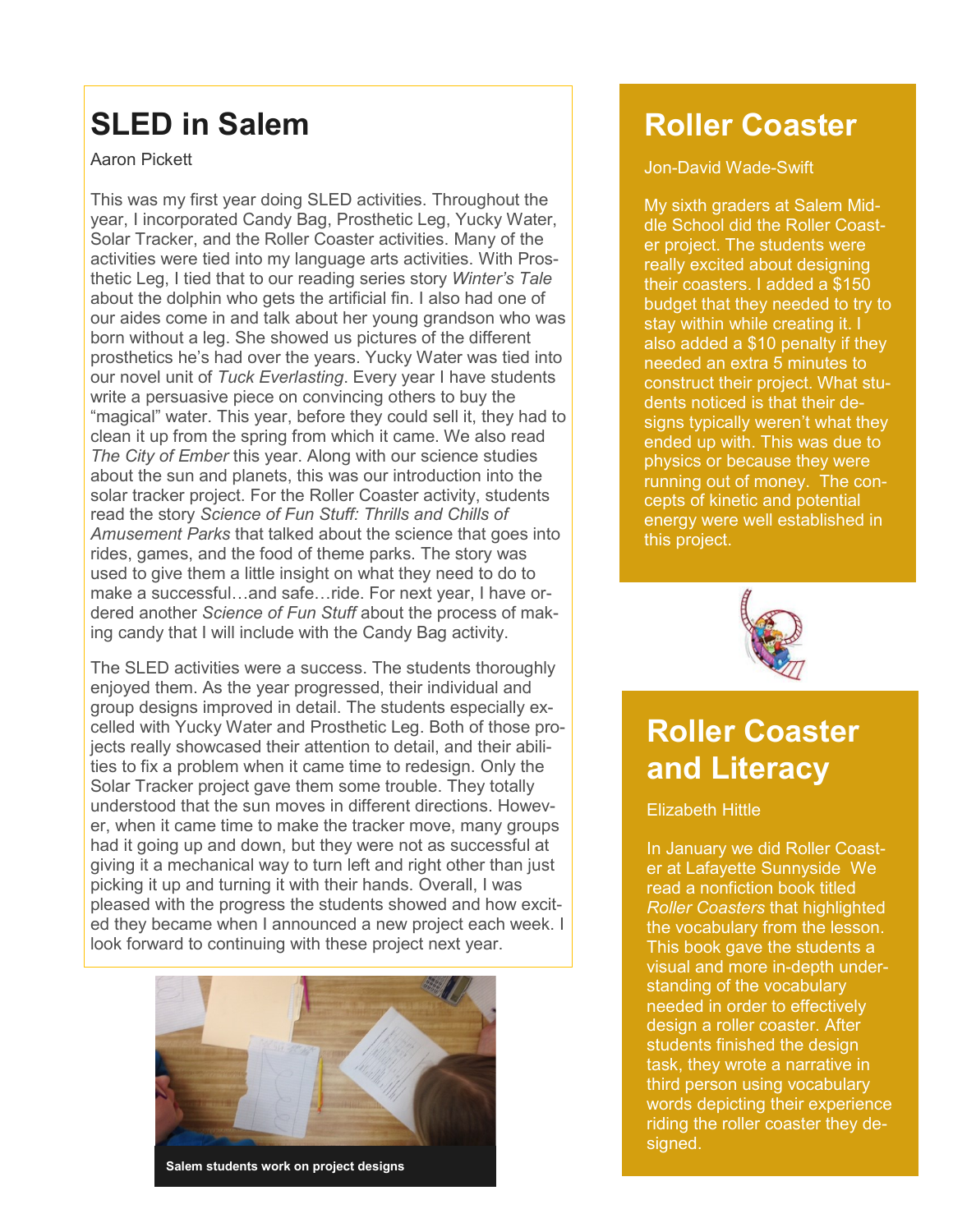

**Salem students work on a roller coaster** 



**Roller coasters built by Salem students**

### **Triton Takes on SLED**

Cathy Stryker

Third graders at Triton Elementary school have been busy this year in Mrs. Strycker's classroom participating in many SLED activities. Students have thoroughly enjoyed these activities while they learned about scientific tools, the engineering design process (Lifeguard Chair), sound (Musical Instrument and Sound Absorbing Wall), heat and light (Save the Penguin), along with rocks and natural resources (Earthen Dam). During the final weeks of school, our learners will investigate plants before designing "Bio-Inspired Flowers," and finish our scientific studies with simple machines by engineering wolf traps for "Save the Wolf." Students have worked to solve potential "real world" problems, after learning the science behind each concept. They have kept scientific notebooks with detailed sketches, notes, and ideas to help guide them as they built, and then tested their artifacts. Drawing is a difficult task for all third graders to do neatly, but continued practice has helped students to get better with each new entry. These efforts have led to the creation of models that are always unique with varied outcomes, but everyone has been able to learn what was successful about their design and what could have been done differently to create more positive outcomes. This has allowed each student to learn how to reflect on their results and note findings in their notebooks.. Every student has developed a new love for science, and the ability to look at problems in everything they do in different ways before they plan a solution.



**Triton students develop their designs**



**Triton students work on a design activity**